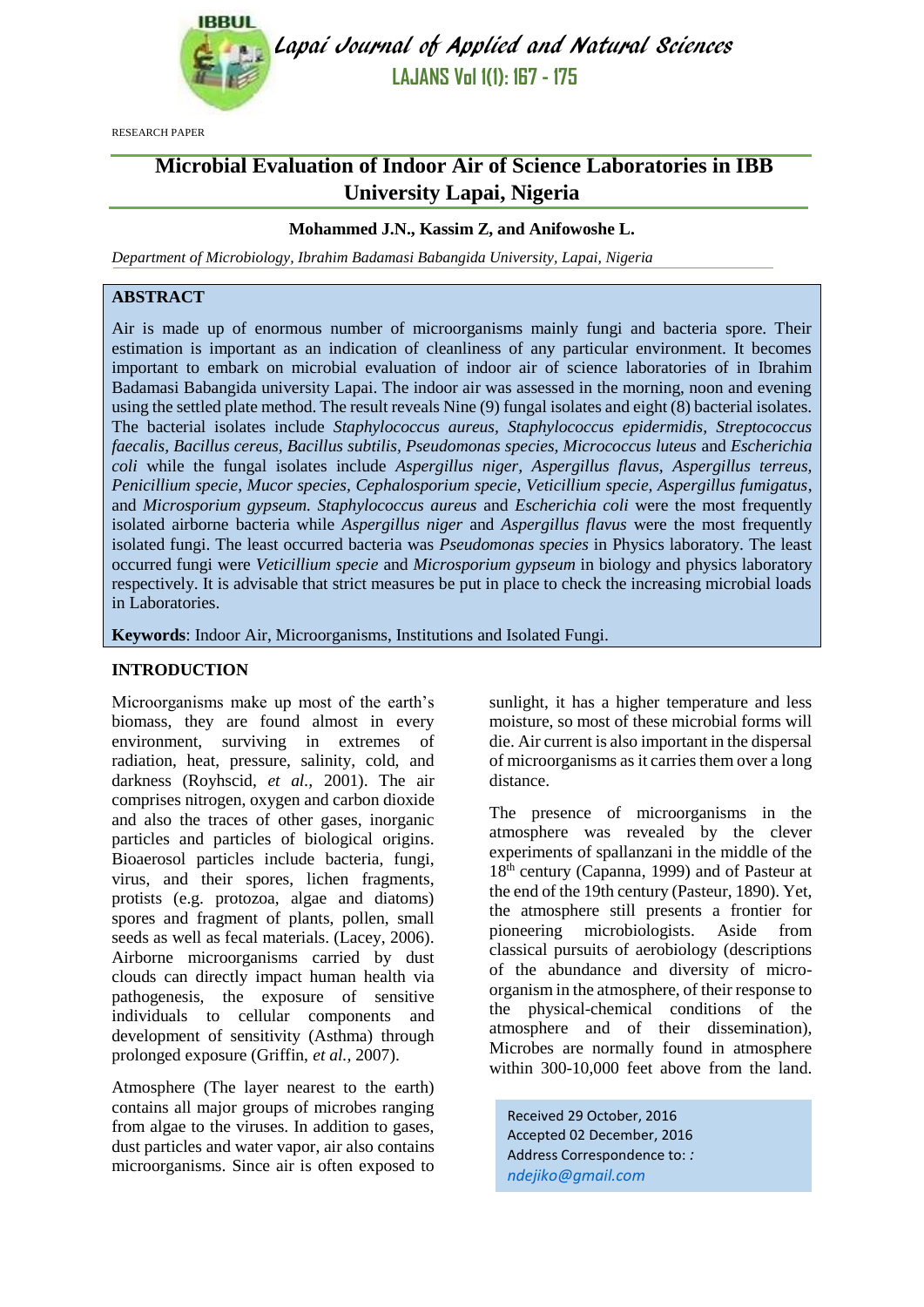Fungal spores such as *Alternaria*, *Cladosporium*, *Penecillium* and *Aspergillus* have been reported to be found above 4000 feet from the land of both polar and non polar air masses. Organisms found below 500 feet is mainly in over populated area, these include spores of bacillus and clostridium ascospores of yeast and fragments of mycelium, mould, streptomycetaceae ,pollen, protozoan cysts, algae, micrococcus and corynebacterium. Air found in school and hospital or living places of the person suffering from infectious disease, have also been associated with tubercle bacilli, streptococci and pneumococci (Polymenakou, 2012).

Air is the simplest of all environments and it occurs in a single phase, gas. It is not a natural environment for the growth and reproduction of microorganisms. It does not contain necessary amount of moisture and utilizable form of nutrient. In addition to gasses, dust particles and water vapour, air also contains microorganisms. Microorganisms such as bacteria, fungi virus and their spores are almost always present in the air. The quality of indoor environment is not readily controlled and can place laboratory technicians at risk (Jaffal *et al.,* 1997). Microorganisms are the primary sources of indoor air contamination due to the fact that enclosed spaces can confine aerosols and allow them to build up to infectious levels (Jaffal *et al.,* 1997). Vast amount of microorganisms which can be harmful to human health is deposited in the laboratory air due to one or more factors which include; human normal flora, human activities. The sources of laboratory air micro flora could be due to many factors which include: staff normal flora, visitors, students, materials in the laboratory, also man activities like coughing, sneezing, talking, and yawning may be source of laboratory infections (Ekhaise *et al.,* 2008). Materials such as file may also be a viable source of microorganisms in the laboratory (Burge *et al.,* 2000).

Seasons can affect the results of an indoor microbial analysis. Reponen *et al*., 1992 reported that during winter, the indoor air counts for fungi were significantly lower than other seasons. He also reported that air borne bacteria did not exhibit clear seasonal pattern. Commonly isolated microorganisms from indoor air include *Staphylococcus sp.,* 

*Micrococcus sp., Aspergilus sp., Penicillium sp., Cladosporium sp., Rhizopus sp*. This present study aimed to investigate the types of air micro flora in some science laboratories of Ibrahim badamasi babangida university lapai.

# **METHODOLOGY**

Microbiology laboratory, Biology laboratory, Biochemistry laboratory, Chemistry laboratory and physics laboratory of Ibrahim Badamasi Babangida University Lapai were used for the study. The samples for the study were collected from different portions in the laboratories, namely; bench tops, sinks incubators, floor and inoculating hood.

# **Preparation of Culture Media**

The culture media used in this study include; Nutrient Agar (NA) for the enumeration and isolation of bacteria, Potato Dextrose Agar for the enumeration and isolation of fungi. All the culture media used were prepared according to the manufacturers specifications. All the media were then sterilized by autoclaving at 121ºC for 15 minutes. Allowed to cool to about 45ºC and dispensed into the already sterilized Petridishes

# **Air Sampling and Microbiological Examination**

The samples were collected from different portions in the laboratories using the exposed prepared plate techniques following the method demonstrated by Augustowska and Dutkiewicz, 2006 and Wang *et al.,* 2015 The samples were collected three times a day i.e. in the morning, between the hours of 8:00 am and 10:00 am, in the afternoon, 12 noon -2:00pm and in the evening  $4:00 \text{pm} - 6:00 \text{pm}$ . The exposed plates contain nutrient agar (NA) for bacteria and potato dextrose agar (PDA) for fungi. They were allowed to stay for 5 -10 minutes, after which the plates were wrapped in a foil paper to avoid contaminations during transportation. The plates were transported to the laboratory for microbiological examination. The bacterial culture plates were incubated at 37ºC for 24 – 48 hours and the culture plates for fungi were incubated at room temperature, 20ºC - 28ºC for three to five days. The total number of colony forming unit (CFU) for the bacterial and fungal air micro flora were then enumerated and converted to organism's colony forming unit per cubic meter after incubation as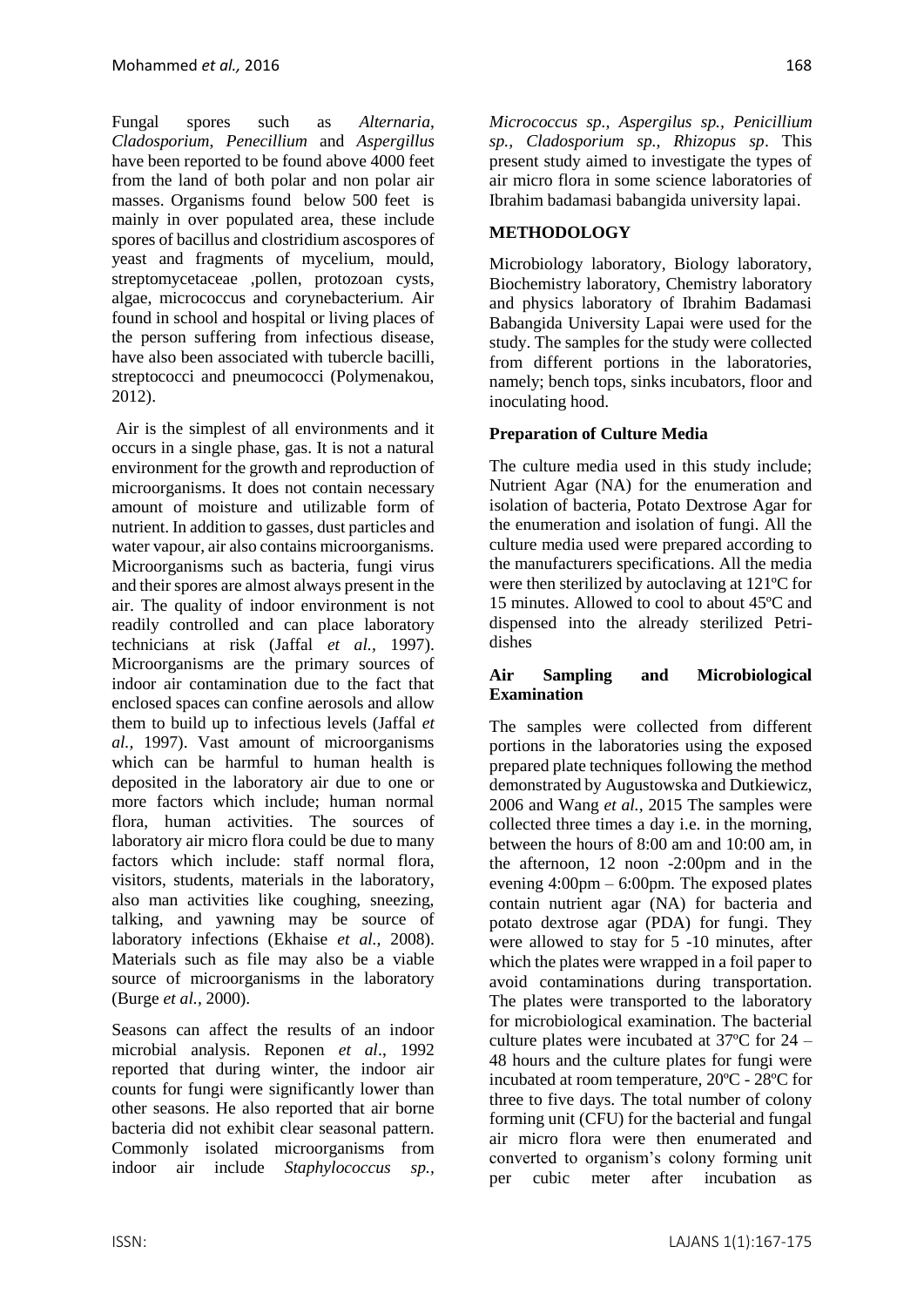demonstrated by Ekhaise and Ogboghodo, 2011.

#### **Characterization and Identification of Isolates**

Following the techniques described by Bergey's Manual of Determinative Bacteriology, the bacterial colonies were initially characterized by cultural, morphological and microscopic examination of the isolates (Gerhardt *et al.*, 1994). The pure bacterial isolates were subjected to different conventional biochemical test such as catalase, coagulase, oxidase, indole test citrate utilization and sugar fermentation for proper characterization and identification. The fungal colonies were also identified based on the colony appearance and microscopic examination of the spore and hyphae. The reproductive and vegetative structures of fungal isolates were observed through microscopic examination. A sterile inoculating needle was use to pick a portion of the colony and was placed on a microscopic clean grease-free slide on which a drop of lacto phenol had been placed. The colony portion was then teased apart with the aid of two sterile mounted needles. A cover slip was used to cover and viewed under x10 and x40 objective of the microscope. The cellular morphology was noted and compared with the known taxa using standard mycological atlas for proper identification.

# **RESULTS**

#### **Microbial Load in Study Areas**

The presence of microbial air contaminants in the five different laboratories studied in Ibrahim Badamasi Babangida University Lapai varied from laboratory to laboratory. The concentration and availability of airborne microorganisms (bacteria and fungi) varied with time of investigations. The presence of airborne bacterial in the laboratories was recorded high in the evening compared to morning and afternoon time of studies. All through the study, Microbiology and Biology laboratories were observed to record high bacterial and fungal count (see Figure1).



Figure 1: Percentage Occurrence of Fungi Isolates Present In the Studied Laboratories

Keys: BCH: Biochemistry, CHM: Chemistry, MCB: Microbiology, BIO: Biology, Lab.: Laboratory

# **DESCRIPTION OF FUNGAL ISOLATES**

The characteristics of the fungal isolates as obtained through both colonial and microscopic examination are given below in Table 1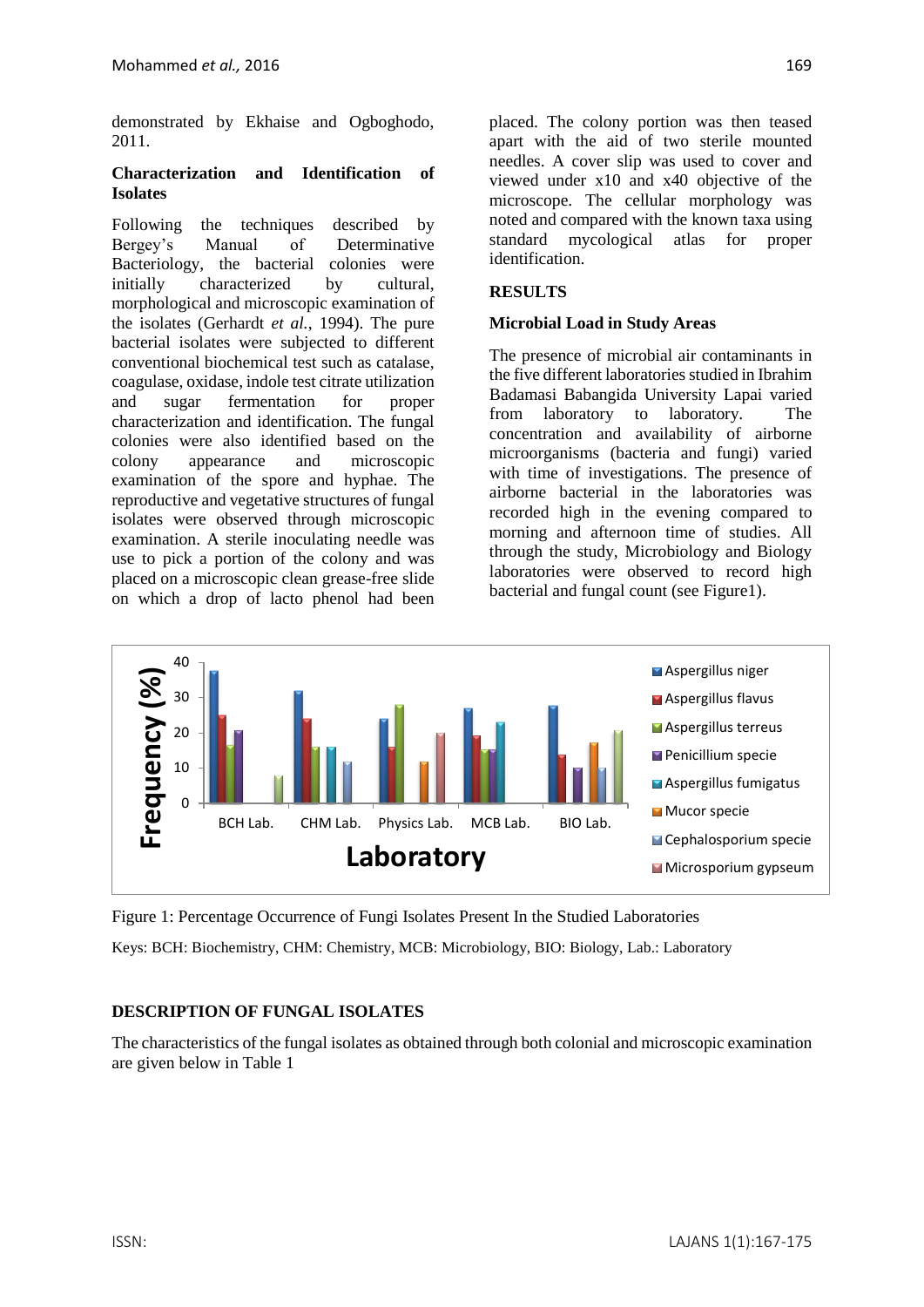| Colour                  | <b>Texture</b> | Growth   | <b>Hyphae</b>   | Spore type                                         | <b>Features</b>                                                                                                  | Probable<br>organisms         |  |
|-------------------------|----------------|----------|-----------------|----------------------------------------------------|------------------------------------------------------------------------------------------------------------------|-------------------------------|--|
| <b>Black</b>            | Granular       | Abundant | Septate         | Conidia appear<br>chains<br>in<br>on<br>sterigmata | Vesicled<br>and<br>unbranched<br>conidiophores                                                                   | Aspergillus<br>niger          |  |
| <b>Bright</b><br>Green  | Granular       | Abundant | Septate         | Conidia appear<br>chains<br>in<br>on<br>sterigmata | Vesicled<br>and<br>unbranched<br>conidiophores                                                                   | Aspergillus<br>flavus         |  |
| <b>Brownish</b><br>grey | Loose          | Abundant | Septate         | Sporangiospore                                     | Presence<br>of<br>columella                                                                                      | <b>Mucor</b> species          |  |
| Green                   | Suede          | Sparse   | Septate         | Conidias                                           | Phalides were<br>observed.<br>Conidia<br>were<br>vesicle<br>seen,<br>absent.                                     | Penicillium<br>species        |  |
| Blue<br>Green           |                |          | Septate         | conidias                                           | Conidiosphore<br>short, smooth<br>walled with a<br>conical<br>shape<br>terminal<br>vesicles                      | Aspergillus<br>fumigates      |  |
| <b>Brown</b>            | Granular       |          | Septate         | Conidia appear<br>in chains                        | Vesicled<br>and<br>unbranched<br>conidiophores                                                                   | Aspergillus<br>terreus        |  |
| Grey<br>white           |                | Abundant | Non-<br>Septate |                                                    | Conidia:<br>unicellular and<br>head-<br>later<br>shaped at the<br>end<br>of<br>conidiophores.                    | Cephalosporium<br>species     |  |
| Yellowish<br>brown      |                |          | Septate         | Microconidia<br>and<br>macroconidia                | Microconidia<br>apppers rough<br>and oral pear<br>shape.<br>Macroconida:<br>rough walled<br>fusiform.            | <i>Mirosporium</i><br>gypseum |  |
| Green                   |                |          | Septate         | Conidia<br>unicellular                             | Conidiophores:<br>septate borne<br>vertically<br>on<br>the<br>hyphae<br>with<br>whisky-<br>like<br>ramification. | Verticillium<br>specie        |  |

| Table 2: Cultural and Microscopic Characteristics of Fungal Isolates from The Laboratory Air Samples |  |  |
|------------------------------------------------------------------------------------------------------|--|--|
|                                                                                                      |  |  |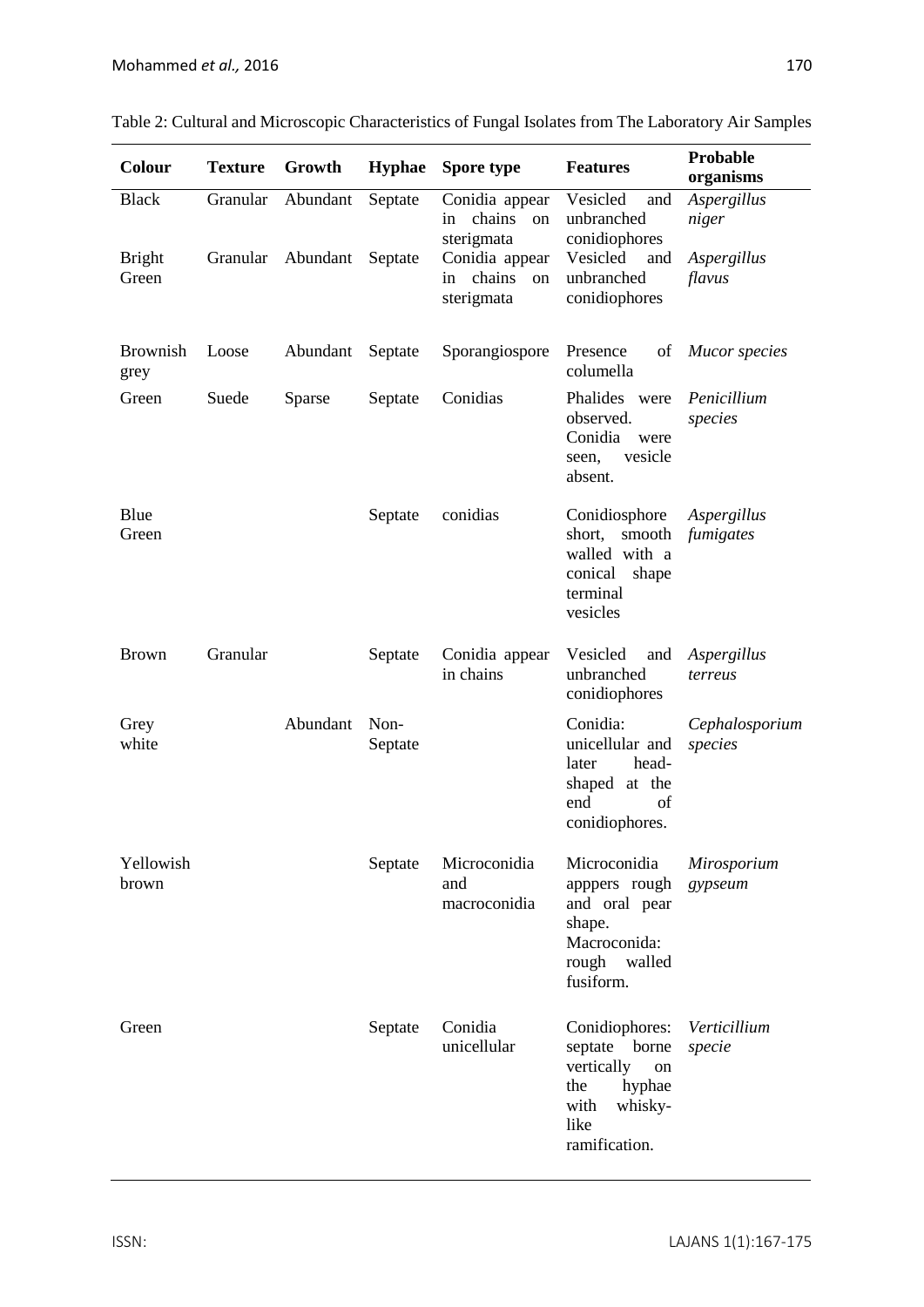#### **Bacteria Isolates**

Eight (8) bacteria isolates were identified in the course of this study after culturing and characterization. The bacteria include: *Bacillus cereus, Micrococcus luteus, Staphylococcus aureus, Bacillus subtilis, Streptococcus faecalis, Escherichia coli, Staphylococcus epidermidis* and *Pseudomonas specie.* Figure 2 shows the occurrence of bacteria isolates in Microbiology laboratory, Biology laboratory, Biochemistry laboratory, Chemistry laboratory, and Physics laboratory respectively. Table 2 shows the characteristics of the bacteria isolates as were seen in their respective colonies on nutrient agar and also shows their biochemical characteristics and their action on different sugars.



Figure 2: Percentage Occurrence of Bacteria Isolates Present in the Studied Laboratories

Keys: BCH: Biochemistry, CHM: Chemistry, MCB: Microbiology, BIO: Biology, Lab.: Laboratory

# **DESCRIPTION OF BACTERIAL ISOLATES**

The characteristics of the bacterial isolates as obtained through both colonial and microscopic examination are given below in Table 2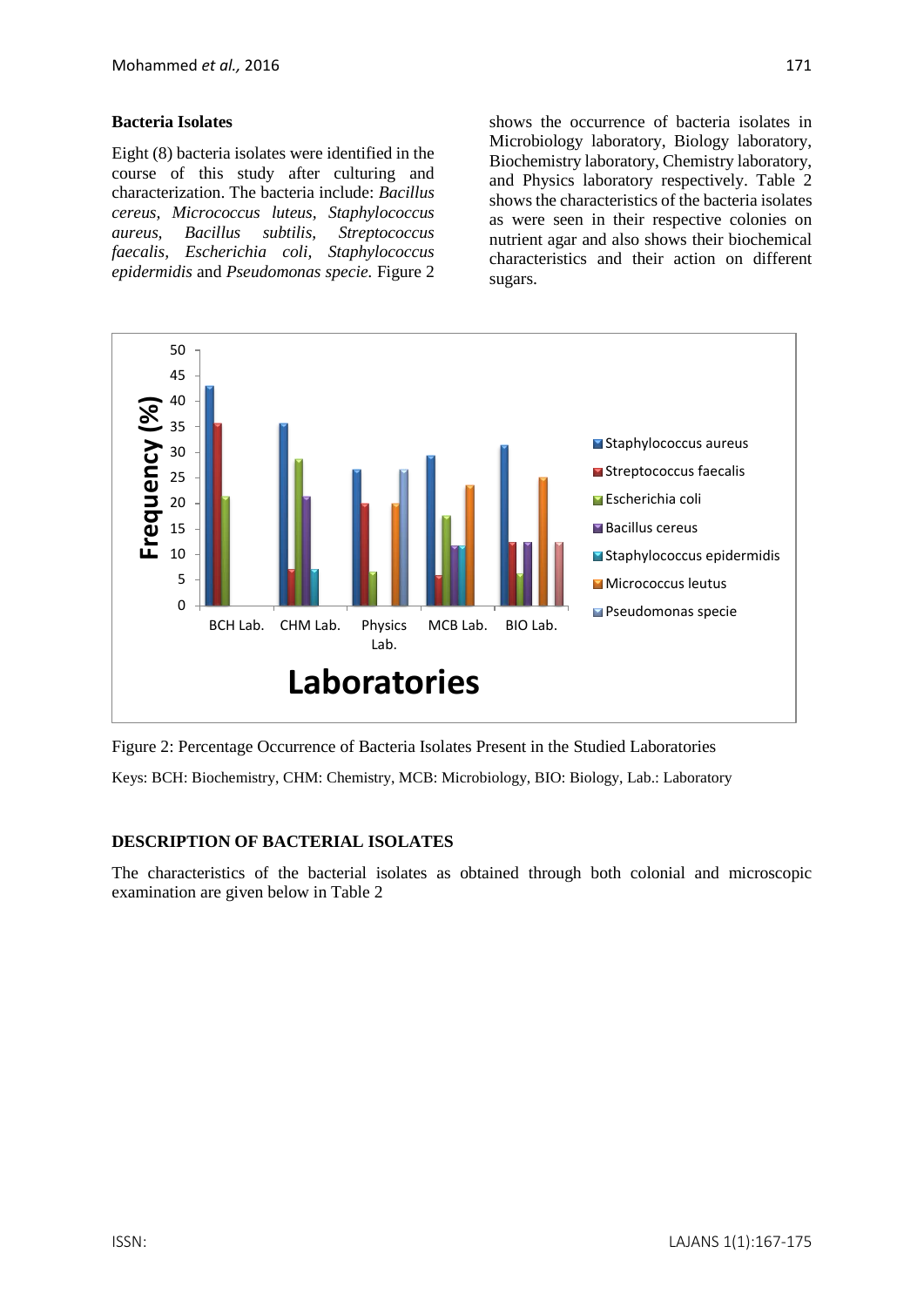| Table 2: Microscopic and Biochemical Characteristics of bacteria isolates obtained from the laboratory air sample |
|-------------------------------------------------------------------------------------------------------------------|
|-------------------------------------------------------------------------------------------------------------------|

| S/N                                                                                  | <b>Cultural Morphology</b>                | Reaction<br>Gram         | Shape | atalase | Oxidase | Coagulase | Citrate | Indole | Maltase |       |                         | <b>Sugar Test</b> |         | Probable organism             |
|--------------------------------------------------------------------------------------|-------------------------------------------|--------------------------|-------|---------|---------|-----------|---------|--------|---------|-------|-------------------------|-------------------|---------|-------------------------------|
|                                                                                      | Nutrient agar                             |                          |       |         |         |           |         |        |         | actos | $\frac{66}{56}$<br>Sucr | ucose             | ructose |                               |
| $\mathbf{1}$                                                                         | Whitish waxy opaque growth                | $+$                      | Rod   |         |         |           |         |        |         |       | A                       | $A+/-$            | A       | <b>Bacillus</b> cereus        |
| 2                                                                                    | Regular scattered spreading flat colony   | $+$                      | Cocci |         |         |           |         |        |         |       | A/G                     |                   | A       | Micrococcus luteus            |
| 3                                                                                    | Yellow non-mucoid spherical colony        | $+$                      | Cocci | $+$     |         | $^{+}$    |         |        |         | G     | A                       | A                 | A       | Staphylococcus aureus         |
| 4                                                                                    | Whitish spherical waxy opaque growth      | $+$                      | Rod   |         |         |           |         |        |         |       | A                       | $A+/-$            | A       | Bacillus subtilis             |
| 5                                                                                    | White non-mucoid discrete colony          | $+$                      | Cocci |         |         |           |         |        |         |       | A/G                     | A/G               |         | Streptococcus faecalis        |
| 6                                                                                    | Creamy circular rough opaque growth       | $\overline{\phantom{a}}$ | Rod   |         |         |           |         |        |         | A/G   | A/G                     | A/G               | A/G     | Escherichia coli              |
| 7                                                                                    | Yellowish non-mucoid round colony         | $+$                      | Cocci |         |         |           |         |        |         |       |                         |                   |         | Staphylococcus<br>epidermidis |
| 8                                                                                    | Creamy circular smooth translucent growth |                          | Rod   |         |         |           |         |        |         |       | A                       | A                 | $+$     | Pseudomonas species           |
| $\Lambda$ A cid Produced $\Lambda$ G Acid Ges Produced · Negative $\Lambda$ Positive |                                           |                          |       |         |         |           |         |        |         |       |                         |                   |         |                               |

A: Acid Produced, AG: Acid Gas Produced, -: Negative, +: Positive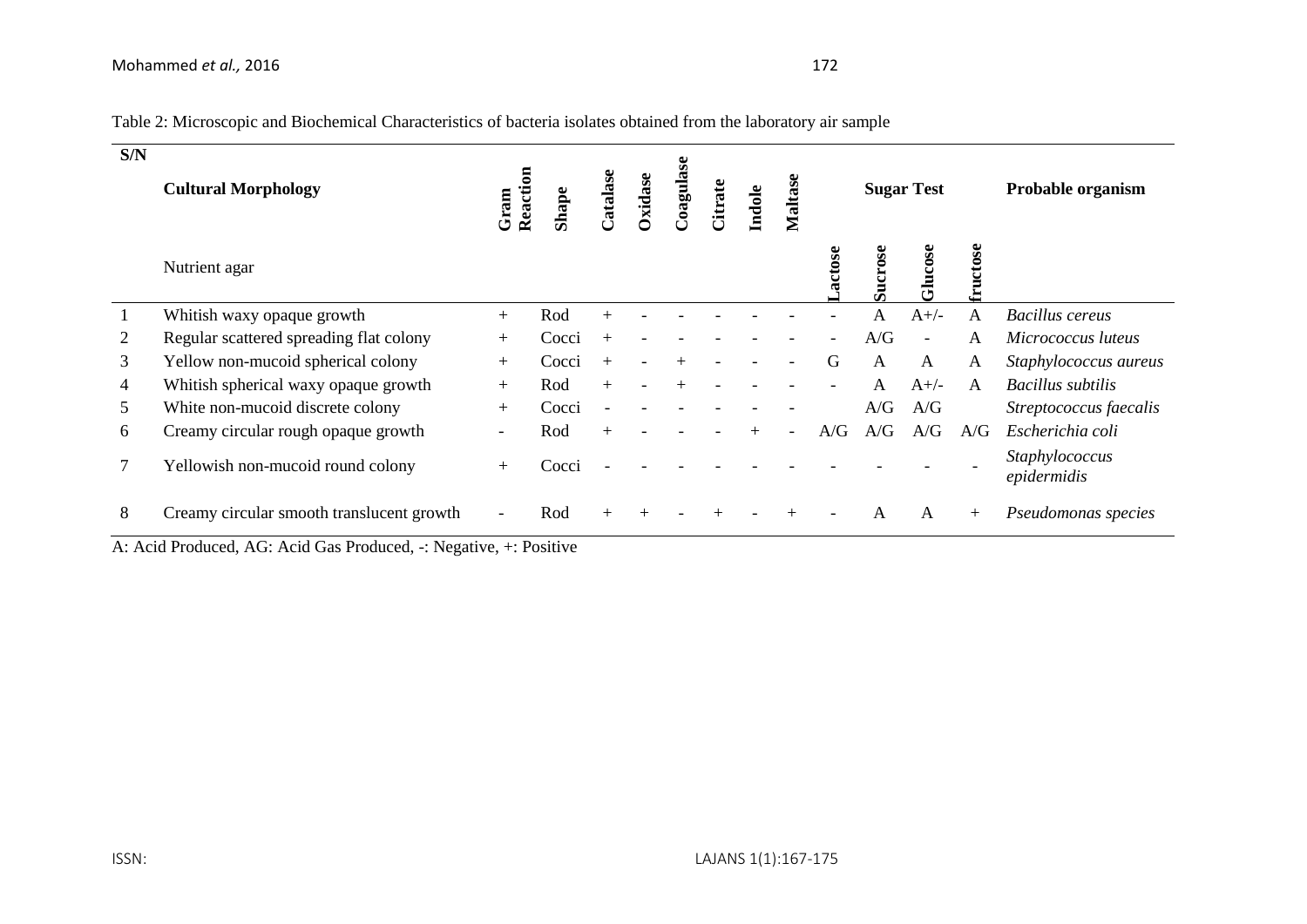# **DISCUSSION**

The study of airborne microorganisms in indoor environments is important to understand the dissemination of airborne microbes most especially the pathogenic ones (Jaffal et al., 1997). The type and numbers of air microbes can be use to determine the degree of cleanliness in an environment. This research shows the type of bacteria and fungi isolated from different laboratories in Ibrahim Badamasi Babangida University, Lapai. The total bacteria isolated from the laboratories are eight (8) in number which include: *Staphylococcus aureus, Staphylococcus epidermidis, Streptococcus faecalis, Bacillus cereus, Bacillus subtilis, Pseudomonas species, Micrococcus luteus* and *Escherichia coli.*

In this study, the most frequently isolated bacteria were *Staphylococcus aureus, Streptococcus faecalis* and *Bacillus species.* These airborne micro floras obtained are similar to those obtained by Ekhaise *et al*., (2010), who reported the isolation of bacterial isolate, which includes *Staphylococcus aureus, Staphylococcus epidermidis, Escherichia coli, Bacillus specie, Proteus mirabilis and Streptococcus species* with *Staphylococcus aureus* being the most prevalent bacterial isolate isolated from indoor air.

*Staphylococcus aureus* is reported as a cause of infections of the skin, deeper tissue and organs (Lateef, 2003). The presence of these bacteria in the atmosphere could be traced to a variety of factors. These include the student normal flora, students and staff cloths, visitors and materials such as flowers. Staffs and student's activities such as sneezing, coughing, talking, yawning e.t.c (Jaffal *et al*., 1997; Alberti *et al*., 2001; Ekhaise *et al*., 2008). The variation in air contaminants at different time of the day is supported by the findings of Marshal *et al*., (2008) who reported that variations of climatic condition such as distinct wet and dry seasons, may selectively favor certain physiological type. The fungi isolated from the laboratories include: *Aspergillus niger, Aspergillus flavus, Aspergillus terreus, Penicillium specoie, Mucor species, Cephalosporium specie, Veticillium specie, Aspergillus fumigatus,* and *Microsporium gypseum. Aspergillus niger, Aspergillus flavus* and *Aspergillus terreus* were the most frequently isolated fungal isolates in this study. Although, *Aspergillus* may be tolerable for healthy individuals, it may be dangerous for high-risk individuals. The spores readily invade the airways and could lead to Aspergillosis in immune compromised hosts (Gangneux, 2004).

It is an established fact that temperature and relative humidity are two important factors for fungal spore generation, release and dispersal; particularly in indoor environments the dry atmosphere and high temperature in dry seasons influence the movement of airborne microbial particles and the support evidences for the concentration of fungal species within the period. All the isolated bacteria as well as the fungi with exception of *Penicillium specie* are potential pathogens that are capable of causing disease;. (Adeniran *et al.*, 2003). *Micrococcus luteus* is the causative agent in cases of intracranial abscesses, and pneumonia, septic arthritis, endocarditis, and meningitis (Bannerman and Peacock 2007). They can be found on the skin of human and soil which could be the source of their presence in the air. *Bacillus specie* are widely distributed in the environment; the primary habitat is the soil. This bacterium causes food poisoning, localized infections related to trauma, deep seated soft tissue infections, and systemic infections (e.g. meningitis, endocarditis e.t.c) (Barri *et al.,* 1994). *Streptococcus specie* causes diseases such as pharyngitis, respiratory infections, bacterial pneumonia, e.t.c. However, many *Streptococci species* are not pathogenic, and form part of the commensal human micro biota of the mouth, skin, intestine and upper respiratory tract (Patterson 1996). Staphylococcus aureus causes numerous infections at various sites of the body, some of which include: skin infections, infections of surgical and trauma wounds, food poisoning and gastro intestinal tract infections may be caused by consuming food contaminated with *Staphylococcus aureus*. Septicemia and endocarditis are also diseases associated with *Staphylococcus epidermidis*. Infections are also associated with intravascular devices (prosthetic heart valves, shunts, etc.) but also commonly occur in prosthetic joints, catheters, and large wounds.

Molds are ubiquitous in the biosphere, and mold spores are a common component of household and workplace dust. When mold spores are present in abnormally high qualities,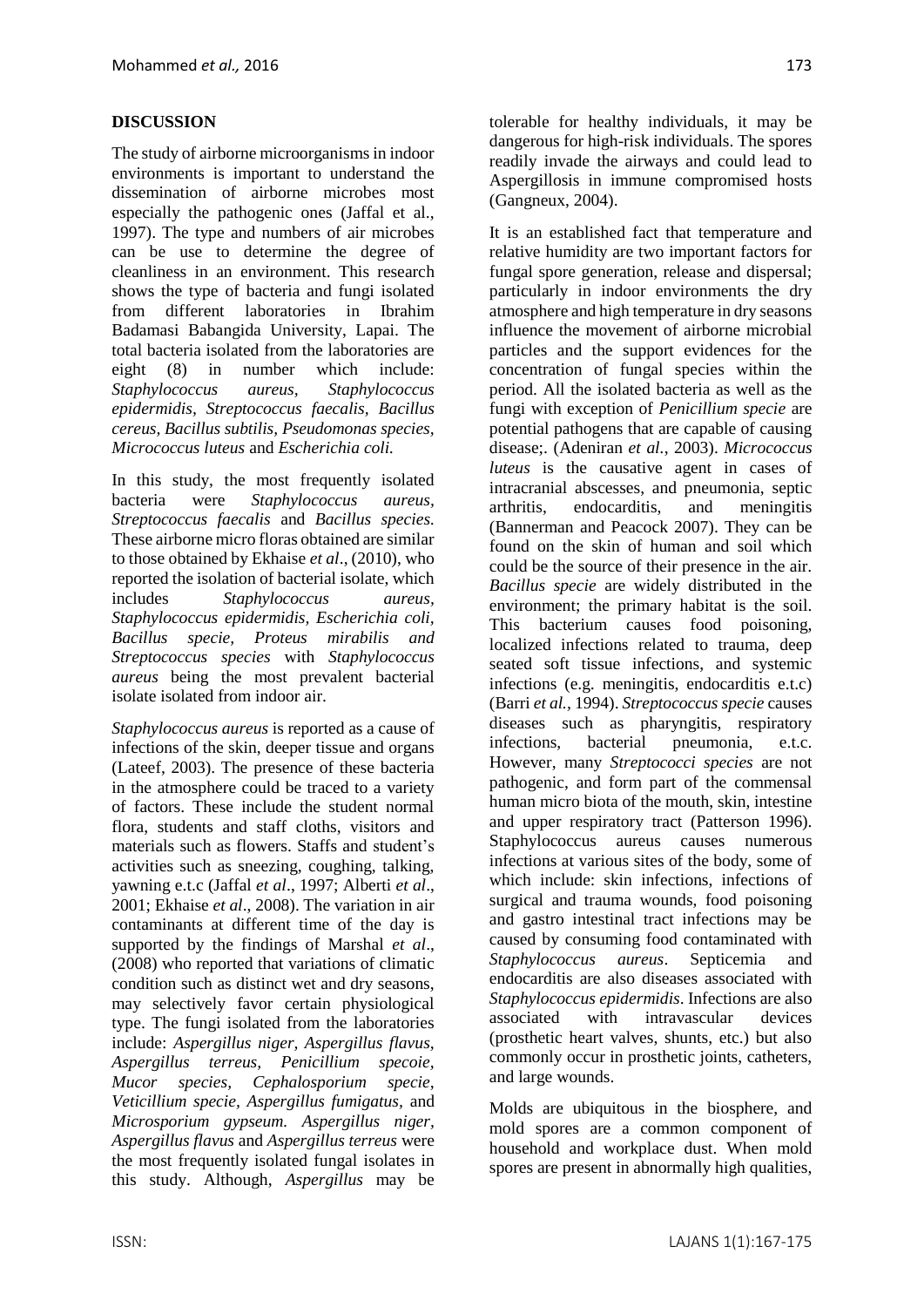they can present especially hazardous health risks to humans, including allergic reactions or poisoning by mycotoxins (Dallongeville *et al.,* 2015; Weinhold, 2007) or causing fungal infection (mycosis). A fungal ball in the lungs is eventually created by *Aspergillus niger* after it infects a person's lungs and begins to grow. The health effects of *Aspergillus niger* include hearing problems and even hearing loss.

*Aspergillus flavus* produces the carcinogenic mycotoxins, aflatoxin which often contaminates food such as nuts. *Aspergillus fumigatus* causes infection in humans more often than any other *Aspergillus specie* (Croft, 2016 and Geiser 2009). People who handle or who are exposed extensively to *Aspergillu fumigatus* often develop a hypersensitivity to it so that they develop severe allergic reactions to the mold.

#### **Conclusion**

In conclusion, the results generated in this study clearly suggest that regardless of season, indoor environment allows aerosols buildup which could potentially lead to infections and contamination of equipment and test leading to false result. Observations made during sampling rounds found out that cabinets, working surfaces and top of equipments were not free from visible dust. This was of concern as it could lead to an increase in microbial contaminants. Population of students in a laboratory at a time may also increase the proliferation of airborne contaminants. Proliferation of airborne contaminants in the laboratories could also be influenced by poor and deficient hygiene conditions, also a low degree of cleanliness and minimal disinfection procedure used against airborne contaminants. Improper activities of the staff and students such as working without taking precautions could also contribute to the air contaminants. It is advisable that strict measures should be put in place to check the increasing microbial loads in the laboratories and all activities in the laboratory must be performed with precautions and according to standard

#### **REFERENCES**

Adeniran, J.A., Taiwo, L.B. and Sabulo, R.A (2003). Effects of organic wastes and method of composting on compost maturity, Nutrient composition of compost and yields of two vegetable crops. Journal of environmental science **2** (3): 206-333.

- Alberti, C., Bouakline, A., Ribaud, P., Lacroix, C., Rousselot, P., Leblanc, T. and Derovin, T.O. (2001). Relationship between Environmental Fungal Contamination and the Incidence of Invasive Aspergillosis in Haematology Patient. J Hosp Infect.**48**: 198- 206.
- Augustowska, M., & Dutkiewicz, J. (2006). Variability of airborne microflora in a hospital ward within a period of one year. *Annals of Agricultural and Environmental Medicine*, *13*(1), 99-106.
- Bannerman, T.L., Murray, P.R., Baron, E.J., Jorgensen, J.H., Landry, M.L., and Peacock, S.J. (2007). Staphylococcus, micrococcus, and other catalase positive cocci. faller, M.A.P. (EDS) *Manual of clinical*   $microbiology (9<sup>th</sup> ed., pp.390-404).$
- Barri, D., Hoffman, P.N., Wilson, J.A., Kramer, J.M. (1994). Contamination of hospital linen by *Bacillus cereus*. Epidemiology infect. **113**:297-306.
- Burge, H.A., Pierson, D.L., Groves, T.O., Strawn, K.F. and Michia, S.K. (2000). Dynamics of Airborne Fungal Populations in a Large Office Building. *Current Microbiology* **40**:10-16.
- Capana E. and Lazzaro spallanzani (1999). At the roots of modern biology *J.Exp.zool.*178- 196
- Croft, C.A., Culibrk, L., Moore, M.M. and Tebbutt, S.J., 2016. Interactions of Aspergillus fumigatus Conidia with Airway Epithelial Cells: A Critical Review.*Frontiers in microbiology*, *7*.
- Dallongeville, A., Le Cann, P., Zmirou-Navier, D., Chevrier, C., Costet, N., Annesi-Maesano, I. and Blanchard, O., (2015). Concentration and determinants of molds and allergens in indoor air and house dust of French dwellings. *Science of the Total Environment*, **(536):**964-972.
- Ekhaise, F.O., Ighosewe, O.U. and Ajakpori, O.D. (2008). Hospital Indoor Airborne Micro flora in Private And Government Owned Hospitals In Benin City, Nigeria.